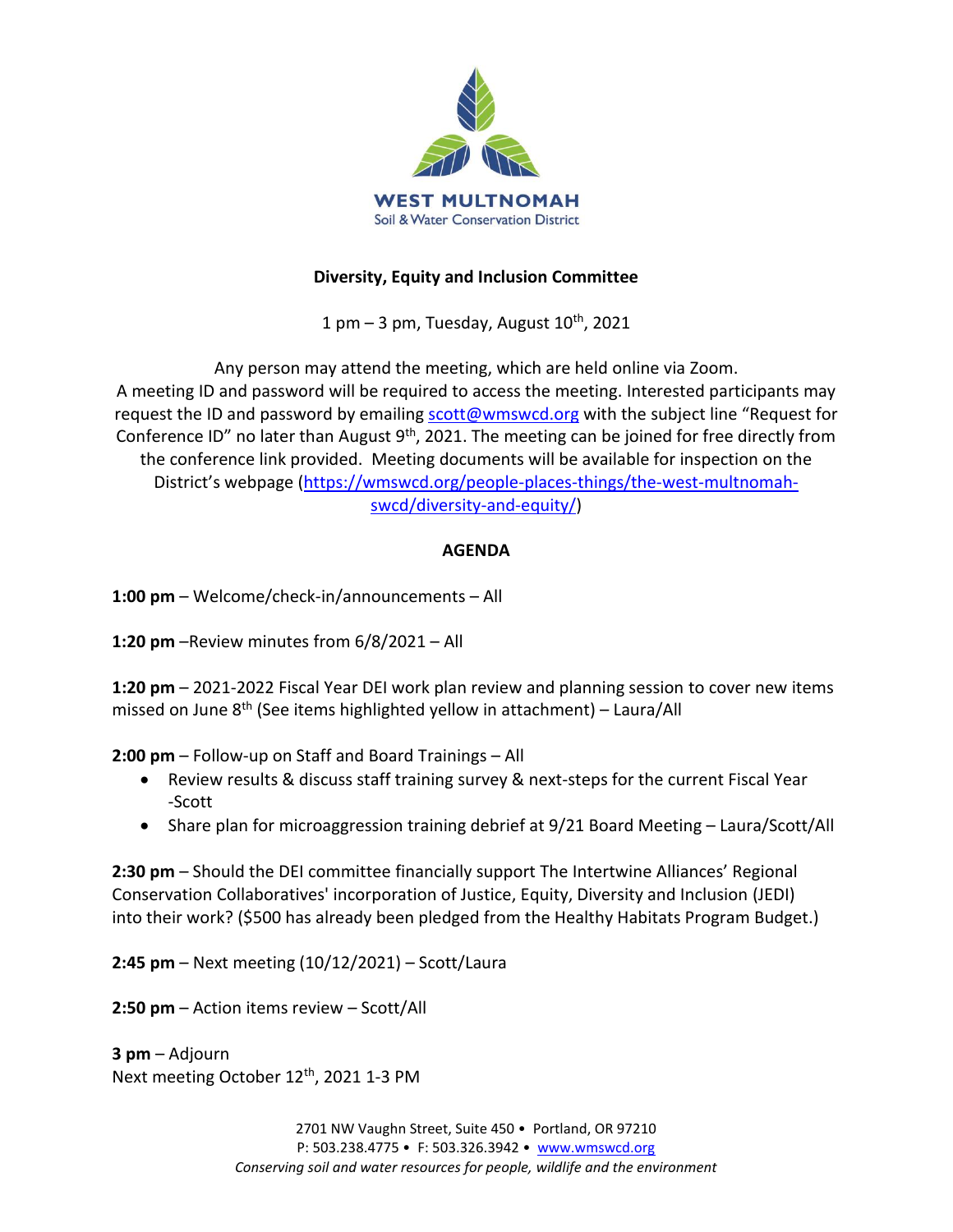### **WORKING DRAFT Diversity Equity and Inclusion (DEI) Committee 2021-22 ANNUAL WORKPLAN**

| Item#          | <b>Strategic Direction</b>                                                    | Goal                                                                                                                                                                                                                                                                                                                                                                                                                                                                                     | Tactic(s)                                                                                                                                                                                                                         | Outcome                                                                                                                                                                                                                                         | STAFF, BOARD AND/OR<br><b>PARTNERS INVOLVED</b>                                                                        | <b>Budget</b><br><b>Recommendation</b>                                                                      |  |
|----------------|-------------------------------------------------------------------------------|------------------------------------------------------------------------------------------------------------------------------------------------------------------------------------------------------------------------------------------------------------------------------------------------------------------------------------------------------------------------------------------------------------------------------------------------------------------------------------------|-----------------------------------------------------------------------------------------------------------------------------------------------------------------------------------------------------------------------------------|-------------------------------------------------------------------------------------------------------------------------------------------------------------------------------------------------------------------------------------------------|------------------------------------------------------------------------------------------------------------------------|-------------------------------------------------------------------------------------------------------------|--|
|                | SD1 - Embed equity and<br>inclusion in all that we<br>are and all that we do. | 1.1 Support, foster, and<br>A. Support and uphold a committee comprised of<br>further grow staff,<br>staff and board directors devoted to diversity, equity<br>board, and partners'<br>and inclusion (DEI) who review our policies and<br>Board for DEI-related topics.<br>actions, seek and encourage staff/board trainings, and<br>capacity to embed<br>equity and inclusion<br>work towards continued growth by all those within<br>the organization and those with which we partner. |                                                                                                                                                                                                                                   | Leadership, policy recommendations, and feedback are<br>provided as needed or requested by WMSWCD Staff and                                                                                                                                     | <b>DEI Committee</b>                                                                                                   |                                                                                                             |  |
| $\mathcal{P}$  | SD1 - Embed equity and<br>inclusion                                           | 1.1 Support, foster, and<br>further grow staff,<br>board, and partners'<br>capacity to embed<br>equity and inclusion                                                                                                                                                                                                                                                                                                                                                                     | B. Provide annual trainings for board and staff on<br>specific DEI topics. Ensure trainings are delivered and<br>a DEI training plan for any new hires is developed.                                                              | New interns, staff, and board are trained in Racial Equity<br>101 within 1 year of onboarding.<br>Offer advanced trainings as they become available to<br>staff, board, and partners, or as further training is<br>requested by staff or board. | Scott and Larua (Co-<br>Chairs) with assist from<br>Office Manager;<br>Internship<br>Supervisor(s) of new<br>staff     | \$3000<br>- for 2-3 trainings                                                                               |  |
|                | SD1 - Embed equity and<br>inclusion                                           | 1.1 Support, foster, and<br>further grow staff,<br>board, and partners'<br>capacity to embed<br>equity and inclusion                                                                                                                                                                                                                                                                                                                                                                     | C. Devote staff time to DEI work in annual work plans<br>and all workplans are vetted for opportunities to<br>support DEI through an equity lens review. (NEW)                                                                    | - staff actively and regularly devoting time to deepening<br>their understanding of DEI topics and creating a work<br>enviroment where these topics openly discussed and<br>addressed.                                                          | Renee<br>(Communications),<br>assist from DEI comm.                                                                    |                                                                                                             |  |
|                | SD1 - Embed equity and<br>inclusion                                           | 1.1 Support, foster, and<br>further grow staff,<br>board, and partners'<br>capacity to embed<br>equity and inclusion                                                                                                                                                                                                                                                                                                                                                                     | D. Build on the "Whose Land is Our Land" report<br>through events that help share the history uncovered<br>about race, place, and equity in Multnomah County.<br>(New focus)                                                      | Sharing the report's stories by working with those who<br>have expertise/experiences in the same.<br>In partnership with PSU's Hatfield School of<br>Government                                                                                 | Mary (Urban<br>Conservationist);<br>Renee<br>(Communications &<br>Outreach Manager)                                    |                                                                                                             |  |
|                | SD1 - Embed equity and<br>inclusion                                           | 1.1 Support, foster, and<br>further grow staff,<br>board, and partners'<br>capacity to embed<br>equity and inclusion                                                                                                                                                                                                                                                                                                                                                                     | E. Host a DEI internship to help assess and inform our<br>equity iniatives including staff/board trainings,<br>partnership development, workplan development, DEI<br>committee meetings, and analyzing 2020 census data.<br>(NEW) | - for FY 21-22, create position description and workplan<br>with input from all staff with the intent to start<br>internship in FY 22-23                                                                                                        | <b>DEI Committee</b>                                                                                                   |                                                                                                             |  |
| 6              | SD1 - Embed equity and<br>inclusion                                           | 1.1 Support, foster, and<br>further grow staff,<br>board, and partners'<br>capacity to embed<br>equity and inclusion                                                                                                                                                                                                                                                                                                                                                                     | F. Integrate at least two inclusivity and equity speaker<br>topics per year into existing district events. (NEW)                                                                                                                  | -1-2 Speakers that bring a perspective outside the<br>dominant culture (e.g. TEK)                                                                                                                                                               | Renee<br>(Communications &<br>Outreach Manager)<br>with support from all<br>staff as needed                            | \$1,000                                                                                                     |  |
| $\overline{7}$ | SD1 - Embed equity and<br>inclusion                                           | 1.2 Proactively<br>implement decision-<br>making strategies that<br>lead to more equitable<br>and inclusive outcomes.                                                                                                                                                                                                                                                                                                                                                                    | A. Seek advice from diverse community leaders and<br>members on how to best deliver our work by forming<br>an advisory committee that provides biannual<br>recommendations on our operations and workplans.                       | Plan in place for forming advisory committee                                                                                                                                                                                                    | Mary (Urban<br>Conservationist) as<br>lead; District manager,<br>DEI Committee &<br>Board, CELs &<br>Community members | \$2000<br>Facilitation;<br>recruitment of<br>committee members,<br>hire CELs to review<br>sturcture/process |  |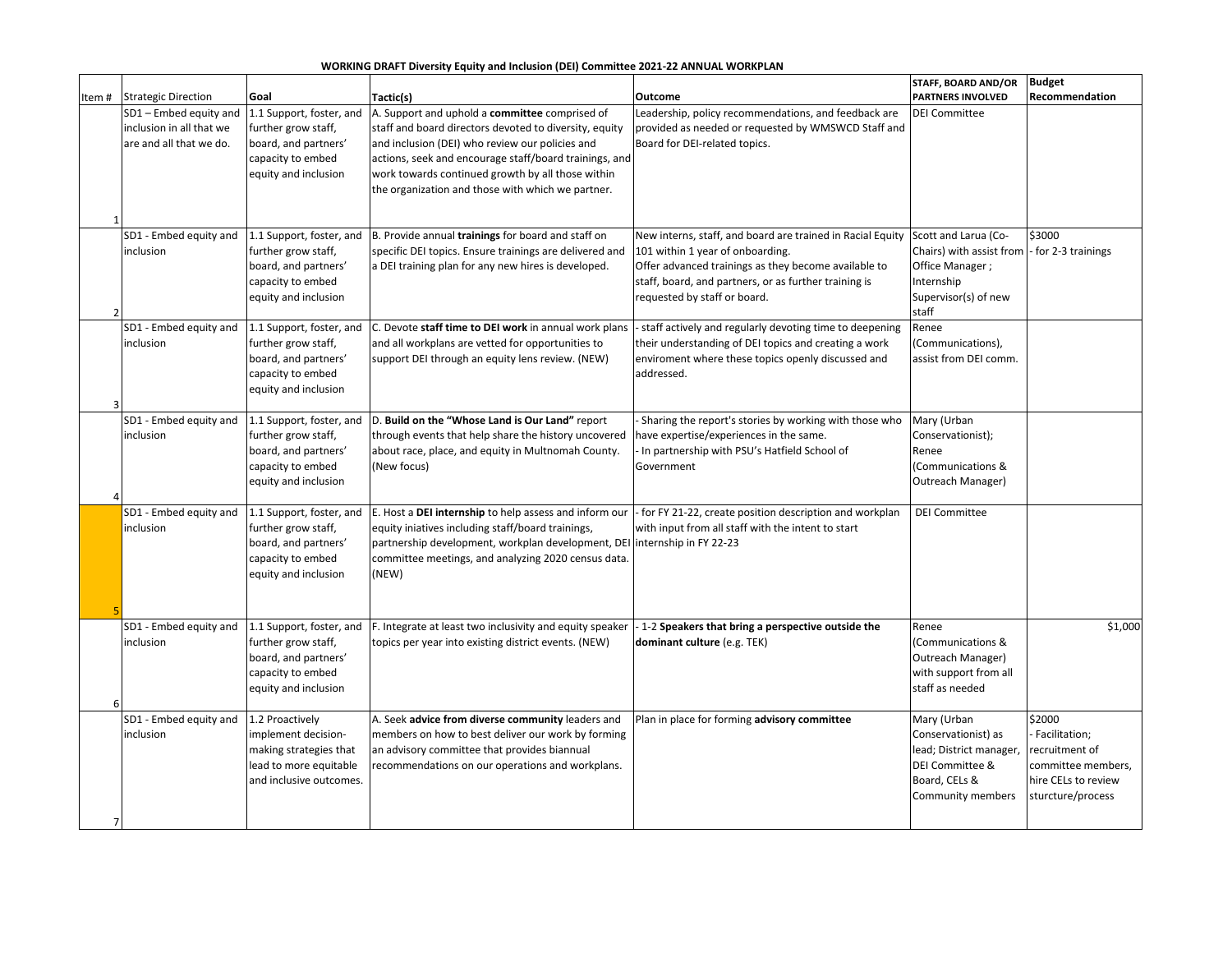### **WORKING DRAFT Diversity Equity and Inclusion (DEI) Committee 2021-22 ANNUAL WORKPLAN**

|        |                            |                          |                                                                                                           |                                                         | <b>STAFF, BOARD AND/OR</b> | <b>Budget</b>       |
|--------|----------------------------|--------------------------|-----------------------------------------------------------------------------------------------------------|---------------------------------------------------------|----------------------------|---------------------|
| Item # | <b>Strategic Direction</b> | Goal                     | Tactic(s)                                                                                                 | Outcome                                                 | <b>PARTNERS INVOLVED</b>   | Recommendation      |
|        | SD1 - Embed equity and     | 1.2 Proactively          | B. Use Equity Lens prior to all key decision points (i.e.,                                                | DEI Committee serves as a facilitator for equity lens   | DEI Committee, all staff   |                     |
|        | inclusion                  | implement decision-      | policy change, hiring, hiring practices, employee                                                         | exercies as requested. Capture and apply learnings from |                            |                     |
|        |                            | making strategies that   | wellness, organizational health, work plan and budget applying the lens.                                  |                                                         |                            |                     |
|        |                            | lead to more equitable   | reviews, and delivery of conservation practices) in                                                       |                                                         |                            |                     |
|        |                            | and inclusive outcomes.  | order to embed a system of checks and balances that                                                       |                                                         |                            |                     |
|        |                            |                          | incorporates DEI in every facet of the organization.                                                      |                                                         |                            |                     |
|        |                            |                          |                                                                                                           |                                                         |                            |                     |
|        |                            |                          |                                                                                                           |                                                         |                            |                     |
| 8      |                            |                          |                                                                                                           |                                                         |                            |                     |
|        | SD1 - Embed equity and     | 1.2 Proactively          | D. Develop and use land acknowledgements to                                                               | Develop 1 or more versions of a land use                | Jim (District manager)     | \$1000 - for paying |
|        | inclusion                  | implement decision-      | understand the longstanding and tragic history that                                                       | aknowledgement, tailored for specific use at events, in | & Mary (Urban              | tribal members for  |
|        |                            | making strategies that   | has brought the opportunity for us to work on the                                                         | presentations, on the website and in other key          | Conservationist) with      | their time          |
|        |                            | lead to more equitable   | land, and to seek to understand our place within that                                                     | communications. All versions are vetted by members or   | review by committee,       |                     |
|        |                            | and inclusive outcomes.  | history including our commitment to address the                                                           | representatives of at least 3 different Tribal          | Tribal organizations       |                     |
|        |                            |                          | history.                                                                                                  | organizations, and further tailored as needed for a     |                            |                     |
|        |                            |                          |                                                                                                           | specific use, especially if the event or presentation   |                            |                     |
|        |                            |                          |                                                                                                           | involves Tribal participation.                          |                            |                     |
| q      |                            |                          |                                                                                                           |                                                         |                            |                     |
|        | SD1 - Embed equity and     | 1.3 Work to welcome,     | A. Analyze results of the 2020 Census data to better                                                      | Better understanding of the racial make up of the       | Mary (Ubran                |                     |
|        | inclusion                  | increase and maintain    | understand the demographics of the district and use                                                       | district.                                               | Conservationist)           |                     |
|        |                            | diversity within our     | that information to inform strategies that focus on                                                       | Demogrpahic analysis completed to inform other DEI      |                            |                     |
|        |                            | board and staff,         | producing more equitable outcomes in the delivery of related goals                                        |                                                         |                            |                     |
|        |                            | contractors we hire, and | our services. (NEW)                                                                                       |                                                         |                            |                     |
|        |                            | the people who benefit   |                                                                                                           |                                                         |                            |                     |
|        |                            | from our work to better  |                                                                                                           |                                                         |                            |                     |
|        |                            | reflect the diverse      |                                                                                                           |                                                         |                            |                     |
|        |                            | demographics of our      |                                                                                                           |                                                         |                            |                     |
|        |                            | service area.            |                                                                                                           |                                                         |                            |                     |
|        |                            |                          |                                                                                                           |                                                         |                            |                     |
| 10     |                            |                          |                                                                                                           |                                                         |                            |                     |
|        | SD1 - Embed equity and     | 1.3 Work to welcome,     | B. Set board and staff recruitment and retention                                                          | Use 2020 Census Data to provide recommendations to      | DEI Committee; Board       |                     |
|        | inclusion                  | increase and maintain    | goals around demographic data findings to achieve a the Board as to how staff, board, and contractors may |                                                         |                            |                     |
|        |                            | diversity within our     | state where our board and staff, the contractors we                                                       | reflect the demographics of our service area.           |                            |                     |
|        |                            | board and staff,         | hire, and the people who benefit from our work                                                            | Finalize Associate Board Director recruitement process  |                            |                     |
|        |                            | contractors we hire, and | reflect the demographics of our service area. (NEW)                                                       | and actively recruit new Associate directors, per the   |                            |                     |
|        |                            | the people who benefit   |                                                                                                           | above.                                                  |                            |                     |
|        |                            | from our work to better  |                                                                                                           |                                                         |                            |                     |
|        |                            | reflect the diverse      |                                                                                                           |                                                         |                            |                     |
|        |                            | demographics of our      |                                                                                                           |                                                         |                            |                     |
|        |                            | service area.            |                                                                                                           |                                                         |                            |                     |
|        |                            |                          |                                                                                                           |                                                         |                            |                     |
| 11     |                            |                          |                                                                                                           |                                                         |                            |                     |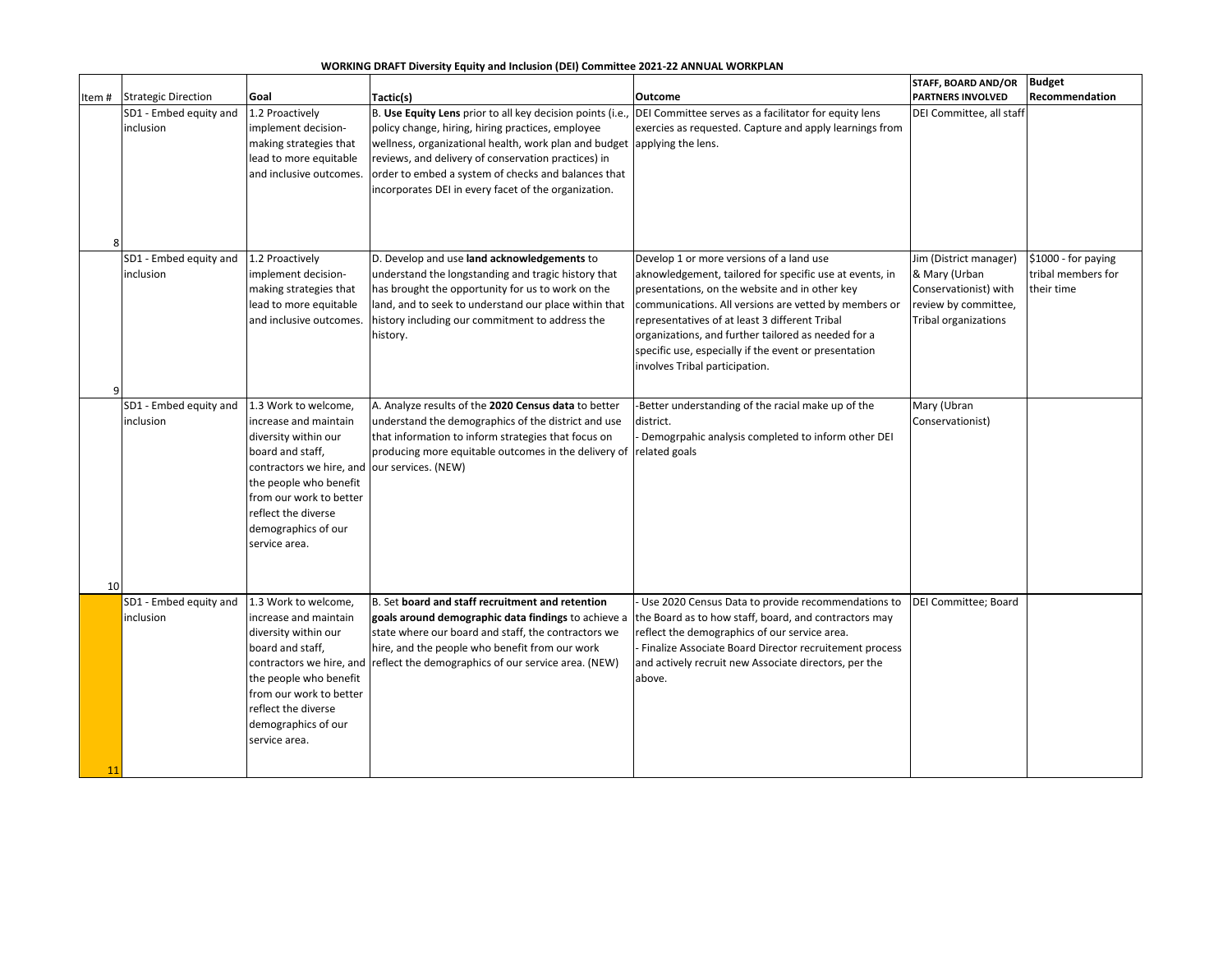### **WORKING DRAFT Diversity Equity and Inclusion (DEI) Committee 2021-22 ANNUAL WORKPLAN**

|    |                                       |                                               |                                                                                         |                                                           | <b>STAFF, BOARD AND/OR</b> | <b>Budget</b>           |
|----|---------------------------------------|-----------------------------------------------|-----------------------------------------------------------------------------------------|-----------------------------------------------------------|----------------------------|-------------------------|
|    | Item # Strategic Direction            | Goal                                          | Tactic(s)                                                                               | Outcome                                                   | <b>PARTNERS INVOLVED</b>   | Recommendation          |
|    | SD1 - Embed equity and                | 1.3 Work to welcome,                          | C. Set up mechanisms, including anoynymous                                              | Staff, board, and contractors feel the District is a      | Leadership Team; DEI       |                         |
|    | inclusion                             | increase and maintain                         | platforms, to understand how those interacting with                                     | welcome and safe envirnoment.                             | committee                  |                         |
|    |                                       | diversity within our                          | our organization feel about the interaction, with an                                    |                                                           |                            |                         |
|    |                                       | board and staff,                              | emphasis on ensuring a welcoming and safe                                               |                                                           |                            |                         |
|    |                                       | contractors we hire, and                      | environment.                                                                            |                                                           |                            |                         |
|    |                                       | the people who benefit                        |                                                                                         |                                                           |                            |                         |
|    |                                       | from our work to better                       |                                                                                         |                                                           |                            |                         |
|    |                                       | reflect the diverse                           |                                                                                         |                                                           |                            |                         |
|    |                                       | demographics of our                           |                                                                                         |                                                           |                            |                         |
|    |                                       | service area.                                 |                                                                                         |                                                           |                            |                         |
| 12 |                                       |                                               |                                                                                         |                                                           |                            |                         |
|    | SD1 - Embed equity and                | 1.3 Work to welcome,                          | D. Evaluate the percentage of contracts and the                                         | District maintains or increases the diversity of          | Leadership Team; DEI       |                         |
|    | inclusion                             | increase and maintain<br>diversity within our | amount of purchases from minority-owned business                                        | contractors we hire                                       | committee                  |                         |
|    |                                       | board and staff,                              | enterprises (MBE) and women-owned business<br>enterprises (WBE) with which we contract. |                                                           |                            |                         |
|    |                                       | contractors we hire, and                      |                                                                                         |                                                           |                            |                         |
|    |                                       | the people who benefit                        |                                                                                         |                                                           |                            |                         |
|    |                                       | from our work to better                       |                                                                                         |                                                           |                            |                         |
|    |                                       | reflect the diverse                           |                                                                                         |                                                           |                            |                         |
|    |                                       | demographics of our                           |                                                                                         |                                                           |                            |                         |
|    |                                       | service area.                                 |                                                                                         |                                                           |                            |                         |
| 13 |                                       |                                               |                                                                                         |                                                           |                            |                         |
|    | SD2 - Ensure we are                   |                                               | 2.3 Support and build on A. Develop and support affinity groups that meet our           | staff are enabled to join affinity groups of their choice | <b>DEI Committee</b>       |                         |
|    | welcoming, adaptable,                 |                                               | opportunities to foster a needs. Address affinity group best practices; how to          | working with regional partners to expand potential        |                            |                         |
|    | supportive, viable,                   | welcoming environment.                        | get started and implement affinity groups as desired;                                   | network for these groups                                  |                            |                         |
|    | effective, and                        |                                               | how to incorporate regional partnership                                                 |                                                           |                            |                         |
|    | sustainable in our                    |                                               | opportunities. (NEW)                                                                    |                                                           |                            |                         |
|    | practices.                            |                                               |                                                                                         |                                                           |                            |                         |
| 14 |                                       |                                               |                                                                                         |                                                           |                            |                         |
|    | SD2 - Ensure we are                   |                                               | 2.3 Support and build on B. Make time and space for voluntary staff                     | Staff feel supported, welcome, and have a platform to     | Scott and Laura (Co-       |                         |
|    | welcoming, adaptable,                 | opportunities to foster a                     | conversations and check-ins (on equity or otherwise).                                   | openly brainstorm together on concepts to improve         | Chairs), Randi             |                         |
|    | supportive, viable,<br>effective, and | welcoming environment.                        |                                                                                         | District's goals related to DEI.                          |                            |                         |
|    | sustainable in our                    |                                               |                                                                                         |                                                           |                            |                         |
|    | practices.                            |                                               |                                                                                         |                                                           |                            |                         |
| 15 |                                       |                                               |                                                                                         |                                                           |                            |                         |
|    | SD2 - Ensure we are                   |                                               | 2.3 Support and build on E. Develop and implement welcoming recruitment                 | Associate Board Director Recruitment process is           | <b>DEI Committee</b>       |                         |
|    | welcoming, adaptable,                 |                                               | opportunities to foster a and onboarding procedures for those new to our                | inclusive and welcoming.                                  |                            |                         |
|    | supportive, viable,                   | welcoming environment.                        | organization (new Associate Directors, budget                                           | Recruit Associate Board Directors have skillsets that     |                            |                         |
|    | effective, and                        |                                               | committee members, advisory committee members,                                          | help the Board and mission of the district.               |                            |                         |
|    | sustainable in our                    |                                               | volunteers, and staff                                                                   | Diversity within the board and organization. Utilizing    |                            | \$1000 - Consultation/  |
|    | practices.                            |                                               |                                                                                         | facilitation as necessary.                                |                            | Facilitation with Cliff |
| 16 |                                       |                                               |                                                                                         |                                                           |                            | Jones as needed         |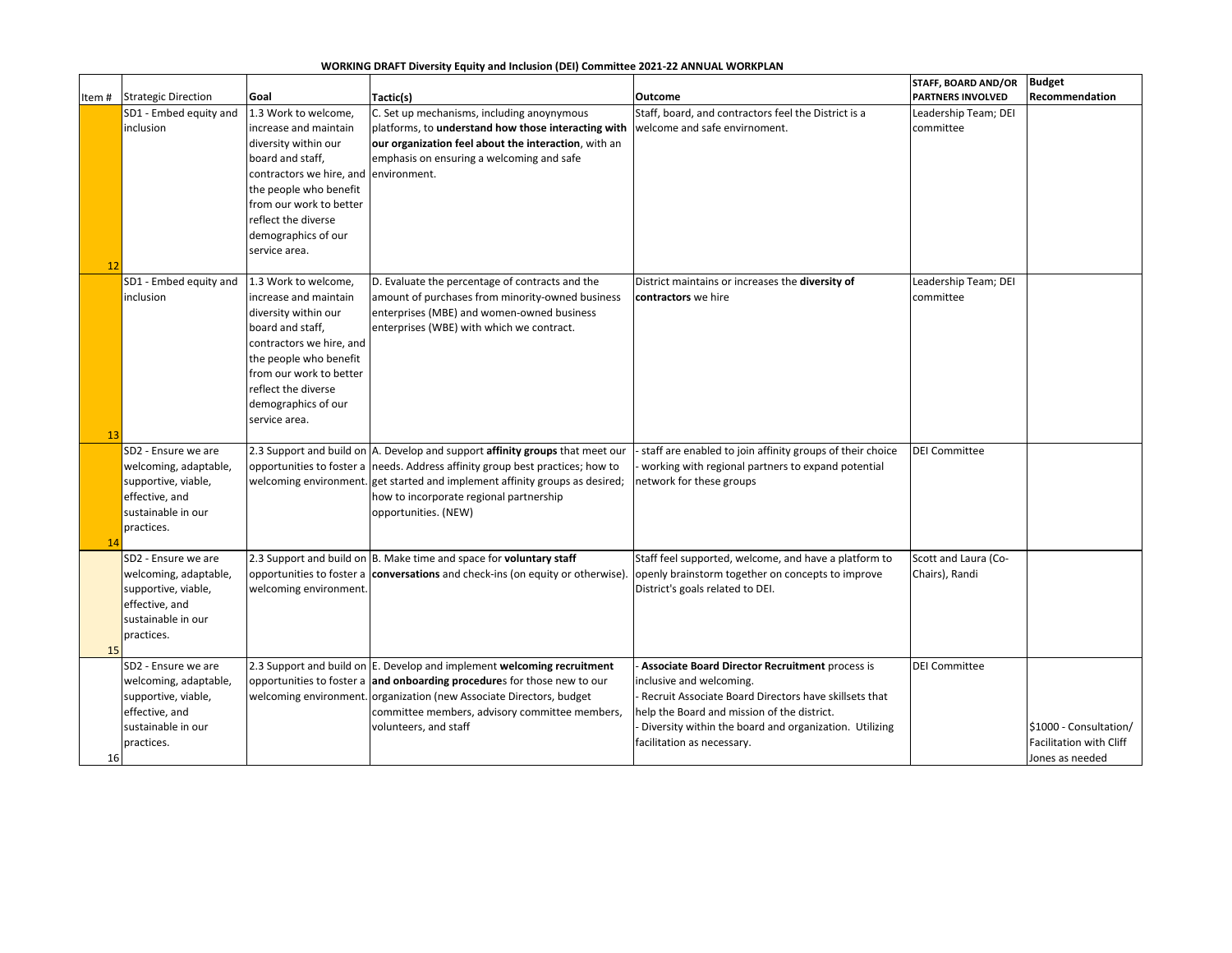# Funding Needs for Intertwine Regional Conservation Collaboratives: Oak-Prairie and Regional Habitat Connectivity

Last updated June 25, 2021

## **Oak Prairie Work Group**

The Oak Prairie Work Group is in the midst of updating its 2018 strategic action plan utilizing the "'Open Standards for the Practice of Conservation" standards.These standards have become common best practices for many conservation organizations.The current strategy update timeline includes completion of the Open Standards process by June 2021, after which a technical editor will integrate the new information into the existing strategy by December 2021.The Urban Greenspaces Institute is serving as fiscal sponsor for this work.

Currently, a committee of dedicated OPWG partners is developing an action prioritization approach and a voluntary governance framework with funding support from Oregon Watershed Enhancement Board (OWEB) and the assistance of consultants. We will need a technical editor for the newly integrated strategic action plan. We have secured partial funding for a technical editor from OWEB, but need additional funds.

We anticipate implementing the newly revised 10-year strategy starting in 2022. Where the OPWG goes next as a group depends on the outcome of the current action prioritization, but it is likely to include enhanced efforts around communication and messaging about oak conservation within the region, and enhanced coordination with the relatively new Oregon Statewide oak network (led by the Willamette Partnership). See the table below for our specific funding needs for the OPWG.

## **Regional Habitat Connectivity Work Group**

The Regional Habitat Connectivity Working Group is developing its first strategic action plan, also using an Open Standards process. All of the work to date has been completed by the various partners, which has been organized and led by a steering committee. The main elements of the strategy are now in draft form, with several chapters remaining to be developed.

The RHCWG anticipates the need for a technical editor in spring 2022, with the goal of having a completed RHCWG strategy by fall 2022. The Urban Greenspaces Institute has agreed to serve as fiscal sponsor and is assisting in helping the group to raise funds for this work.

There may be opportunities for alignment with the OPWG strategy implementation work (particularly around habitat connectivity, communications, messaging and branding).

## **RHCWG and OPWG Justice, Equity, Diversity, and Inclusion Integration**

Our work will not be adequate without incorporating justice, equity, diversity and inclusion (JEDI). To achieve this, it is necessary for us to work with diverse partners to incorporate the input and needs of BIPOC communities into our collective conservation goals. Beginning with the RHCWG, we will conduct an equity audit of our draft strategies and develop processes to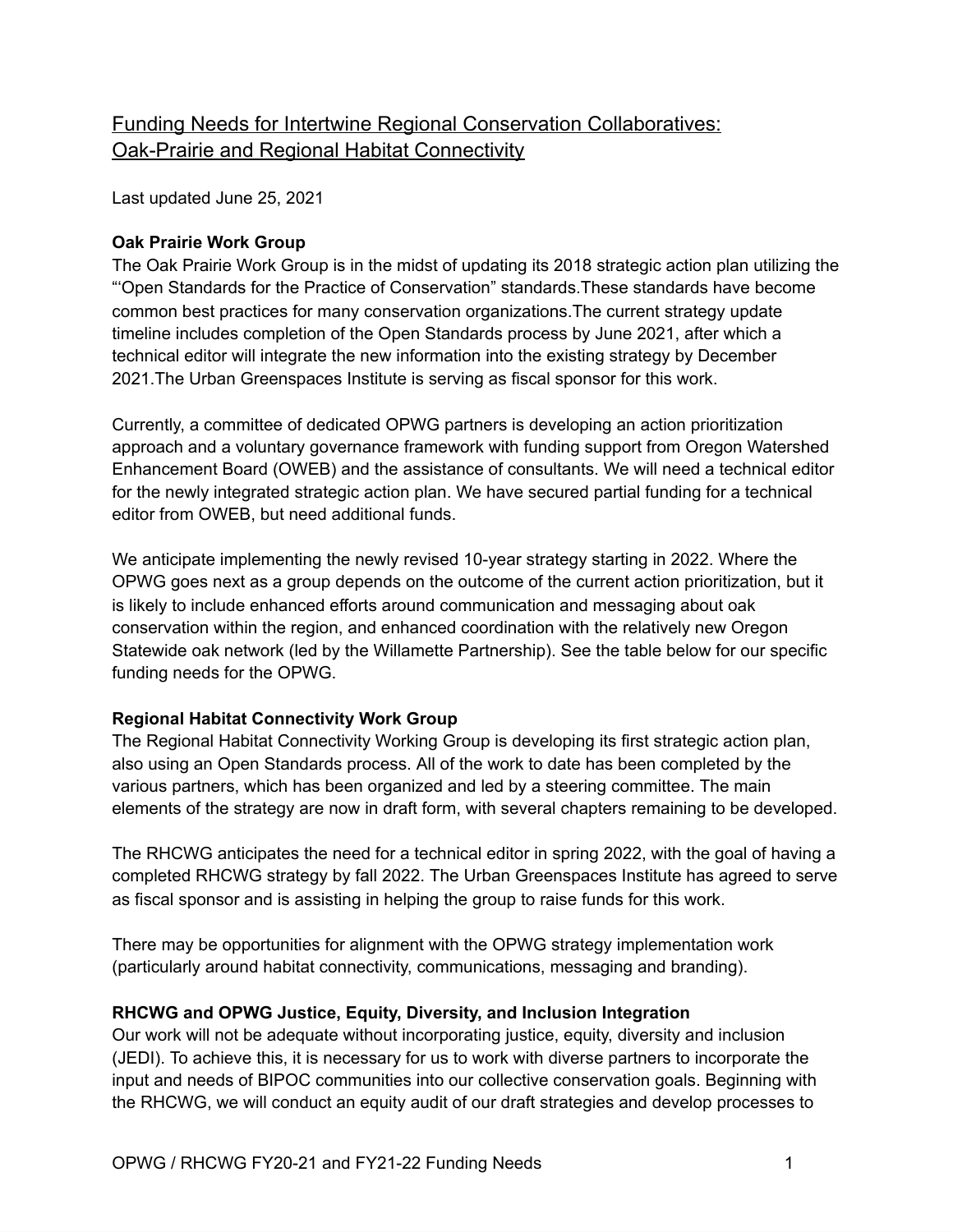bring diverse voices to the table in meaningful ways. The results will ensure we are able to make the needed changes in the way we engage our communities and identify ways to supplement our efforts so that decisions are informed by and benefit a greater diversity of participants than are currently participating. To go with the equity audit, we need to fund community expert stipends to support participation in these conservation planning efforts and complete an equity training for the larger group of participants. After completion of the RHCWG JEDI process we will conduct a review of the OWPG planning and processes and make necessary adjustments.

The timing of this JEDI work is important because it must occur during the RHCWG strategy is finalized so that the learning and culture change it inspires can be integrated into the plans. The the OPWG strategy update is nearly complete so we anticipate making additional adjustments to it as necessary in 2022 or 2023 at the completion of its equity audit. The timing of this request is designed to enable partners to contribute during one or more fiscal years.

## **Budget**

RHCWG and OPWG funding needs now through December 31, 2022):

|                                                        | Cash        | Cash     |            | Match                              |
|--------------------------------------------------------|-------------|----------|------------|------------------------------------|
| <b>Need Description</b>                                | <b>Need</b> | Raised   | Total Cost | Source**                           |
| RHCWG equity audit, training                           | \$49,743    | \$46,057 | \$95,800   | Metro CWS<br><b>USFWS</b>          |
| RHCWG strategy technical editor and layout             | \$5,192     | \$4,808  | \$10,000   | <b>Metro USFWS</b><br><b>SWCDs</b> |
| Community expert stipends for RHCWG and<br><b>OPWG</b> | \$3,115     | \$8,885  | \$12,000   | Metro USFWS<br><b>OWEB</b>         |
| OPWG strategy update technical editor                  | \$0         | \$5,000  | \$5,000    | <b>OWEB</b>                        |
| UGI 10% admin                                          | \$5,805     | \$6,475  | \$12,280   |                                    |
| <b>Totals</b>                                          | \$58,051    | \$64,749 | \$122,800  |                                    |

\*\* This funding proposal will be updated as OPWG and RHCWG partners sign on and agree to fund one or more of the identified needs listed above. Cash match sources are those confirmed at the time of this writing. To date, the following match sources and total contributions have been requested or confirmed. Only the confirmed contributions are reflected in the table above.

- OWEB \$20,900 (confirmed)
- Metro \$15,000 (confirmed for FY 21-22, distribution pending) • Clean Water Services \$10,000 (confirmed, split between FY 20-21 and 21-22) ● USFWS \$15,780 (confirmed for FY 21-22)
- Tualatin SWCD \$3,169 (confirmed for FY 21-22, for technical editing)
- Clackamas SWCD \$1,000 (confirmed for FY 21-22, for technical editing)
- W Multnomah SWCD \$1,000 (requested for FY 21-22)
- E Multnomah SWCD \$2,000 (to be requested for FY 21-22)